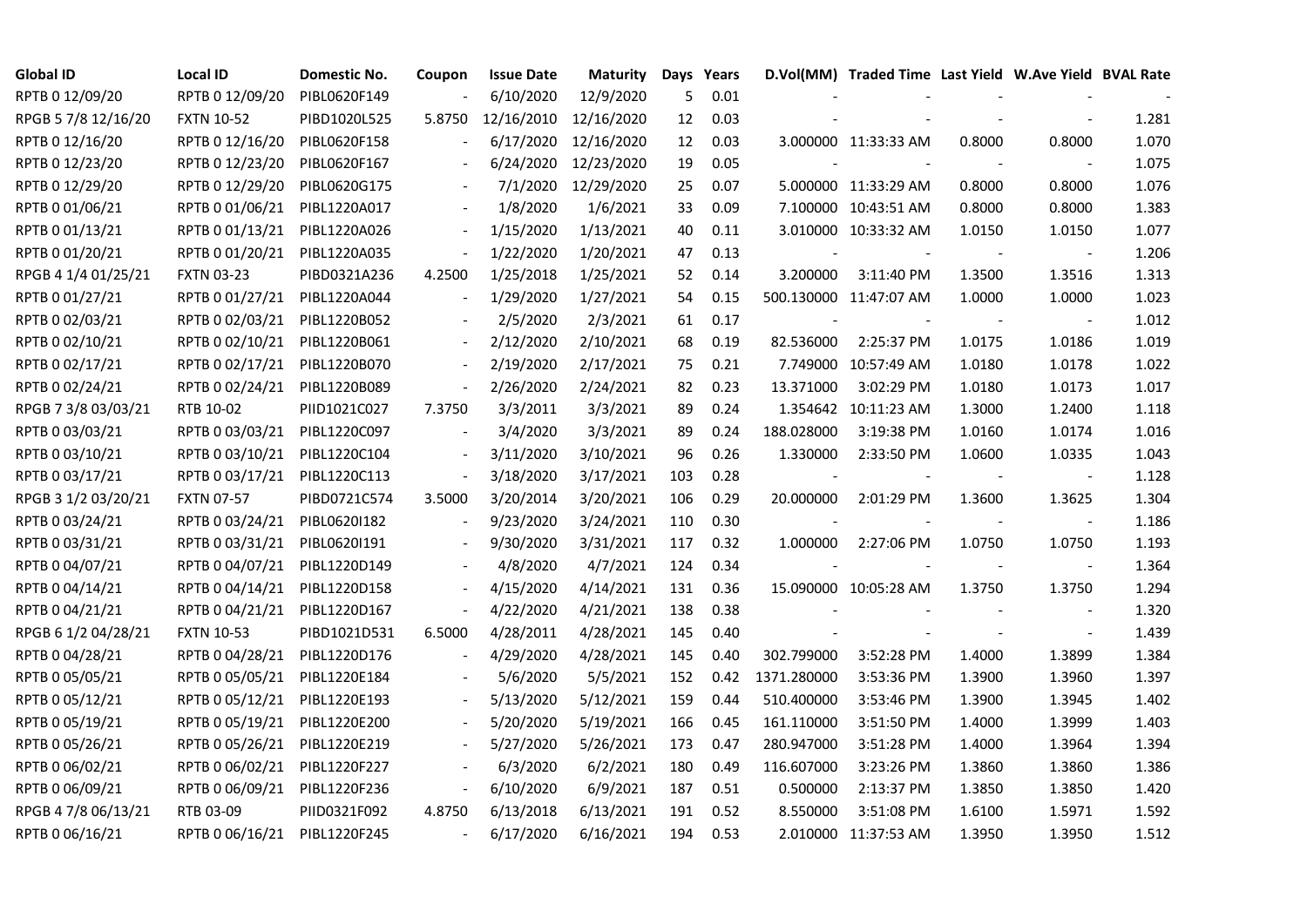| <b>Global ID</b>     | <b>Local ID</b>   | Domestic No. | Coupon                   | <b>Issue Date</b> | Maturity   |     | Days Years |            | D.Vol(MM) Traded Time Last Yield W.Ave Yield BVAL Rate |        |                          |       |
|----------------------|-------------------|--------------|--------------------------|-------------------|------------|-----|------------|------------|--------------------------------------------------------|--------|--------------------------|-------|
| RPTB 0 06/23/21      | RPTB 0 06/23/21   | PIBL1220F254 |                          | 6/24/2020         | 6/23/2021  | 201 | 0.55       |            |                                                        |        |                          | 1.491 |
| RPTB 0 06/30/21      | RPTB 0 06/30/21   | PIBL1220G262 |                          | 7/1/2020          | 6/30/2021  | 208 | 0.57       | 0.024000   |                                                        |        |                          | 1.681 |
| RPTB 0 07/07/21      | RPTB 0 07/07/21   | PIBL1220G271 |                          | 7/8/2020          | 7/7/2021   | 215 | 0.59       |            | 2.500000 11:54:32 AM                                   | 1.4250 | 1.4250                   | 1.494 |
| RPTB 0 07/14/21      | RPTB 0 07/14/21   | PIBL1220G280 | $\blacksquare$           | 7/15/2020         | 7/14/2021  | 222 | 0.61       |            |                                                        |        | $\blacksquare$           | 1.508 |
| RPTB 0 07/21/21      | RPTB 0 07/21/21   | PIBL1220G299 |                          | 7/22/2020         | 7/21/2021  | 229 | 0.63       |            | 0.503000 11:34:07 AM                                   | 1.5000 | 1.5000                   | 1.551 |
| RPTB 0 07/28/21      | RPTB 0 07/28/21   | PIBL1220G306 |                          | 7/29/2020         | 7/28/2021  | 236 | 0.65       |            |                                                        |        |                          | 1.535 |
| RPTB 0 08/04/21      | RPTB 0 08/04/21   | PIBL1220H314 |                          | 8/5/2020          | 8/4/2021   | 243 | 0.67       |            |                                                        |        | $\overline{\phantom{a}}$ | 1.552 |
| RPTB 0 08/11/21      | RPTB 0 08/11/21   | PIBL1220H323 |                          | 8/12/2020         | 8/11/2021  | 250 | 0.68       |            | 2.500000 11:54:29 AM                                   | 1.4250 | 1.4250                   | 1.565 |
| RPTB 0 08/18/21      | RPTB 0 08/18/21   | PIBL1220H332 |                          | 8/19/2020         | 8/18/2021  | 257 | 0.70       |            | 10.086000 11:02:40 AM                                  | 1.5250 | 1.5250                   | 1.586 |
| RPTB 0 08/25/21      | RPTB 0 08/25/21   | PIBL1220H341 |                          | 8/26/2020         | 8/25/2021  | 264 | 0.72       |            |                                                        |        |                          | 1.592 |
| RPTB 0 09/01/21      | RPTB 0 09/01/21   | PIBL1220I359 |                          | 9/2/2020          | 9/1/2021   | 271 | 0.74       |            |                                                        |        |                          | 1.604 |
| RPTB 0 09/08/21      | RPTB 0 09/08/21   | PIBL1220I368 |                          | 9/9/2020          | 9/8/2021   | 278 | 0.76       |            |                                                        |        |                          | 1.614 |
| RPTB 0 09/22/21      | RPTB 0 09/22/21   | PIBL1220I386 |                          | 9/23/2020         | 9/22/2021  | 292 | 0.80       |            | 10.649000 11:29:06 AM                                  | 1.5450 | 1.5898                   | 1.637 |
| RPTB 0 09/29/21      | RPTB 0 09/29/21   | PIBL1220I395 |                          | 9/30/2020         | 9/29/2021  | 299 | 0.82       |            |                                                        |        | $\blacksquare$           | 1.641 |
| RPTB 0 10/06/21      | RPTB 0 10/06/21   | PIBL1220J401 |                          | 10/7/2020         | 10/6/2021  | 306 | 0.84       |            |                                                        |        |                          | 1.688 |
| RPTB 0 10/13/21      | RPTB 0 10/13/21   | PIBL1220J410 |                          | 10/14/2020        | 10/13/2021 | 313 | 0.86       |            |                                                        |        |                          | 1.661 |
| RPGB 5 3/4 10/20/21  | RTB 10-03         | PIID1021J039 | 5.7500                   | 10/20/2011        | 10/20/2021 | 320 | 0.88       |            |                                                        |        |                          | 1.453 |
| RPTB 0 10/20/21      | RPTB 0 10/20/21   | PIBL1220J429 |                          | 10/21/2020        | 10/20/2021 | 320 | 0.88       | 22.500000  | 2:09:37 PM                                             | 1.6250 | 1.6739                   | 1.636 |
| RPTB 0 10/27/21      | RPTB 0 10/27/21   | PIBL1220J438 |                          | 10/28/2020        | 10/27/2021 | 327 | 0.90       |            |                                                        |        |                          | 1.661 |
| RPTB 0 11/03/21      | RPTB 0 11/03/21   | PIBL1220K445 |                          | 11/4/2020         | 11/3/2021  | 334 | 0.91       |            |                                                        |        | $\blacksquare$           | 1.690 |
| RPTB 0 11/10/21      | RPTB 0 11/10/21   | PIBL1220K454 |                          | 11/11/2020        | 11/10/2021 | 341 | 0.93       |            | 8.041000 11:33:36 AM                                   | 1.6905 | 1.6903                   | 1.693 |
| RPTB 0 11/17/21      | RPTB 0 11/17/21   | PIBL1220K463 |                          | 11/18/2020        | 11/17/2021 | 348 | 0.95       |            |                                                        |        |                          | 1.689 |
| RPGB 5 3/4 11/24/21  | <b>FXTN 10-55</b> | PIBD1021K551 | 5.7500                   | 11/24/2011        | 11/24/2021 | 355 | 0.97       |            |                                                        |        |                          | 1.655 |
| RPTB 0 11/24/21      | RPTB 0 11/24/21   | PIBL1220K472 |                          | 11/25/2020        | 11/24/2021 | 355 | 0.97       | 4.168000   | 2:51:10 PM                                             | 1.6905 | 1.6995                   | 1.684 |
| RPTB 0 12/01/21      | RPTB 0 12/01/21   | PIBL1220L480 | $\overline{\phantom{a}}$ | 12/2/2020         | 12/1/2021  | 362 | 0.99       | 89.218000  | 3:23:35 PM                                             | 1.6950 | 1.6951                   | 1.674 |
| RPGB 63/8 01/19/22   | <b>FXTN 10-54</b> | PIBD1022G545 | 6.3750                   | 7/19/2011         | 1/19/2022  | 411 | 1.13       |            |                                                        |        | $\sim$                   | 1.678 |
| RPGB 4 01/26/22      | <b>FXTN 05-74</b> | PIBD0522A747 | 4.0000                   | 1/26/2017         | 1/26/2022  | 418 | 1.14       | 939.000000 | 3:56:14 PM                                             | 1.7300 | 1.7312                   | 1.709 |
| RPGB 15 03/14/22     | <b>FXTN 20-02</b> | PIBD2022C021 | 15.0000                  | 3/14/2002         | 3/14/2022  | 465 | 1.27       |            |                                                        |        | $\blacksquare$           | 1.737 |
| RPGB 4 3/4 07/04/22  | <b>FXTN 03-24</b> | PIBD0322G247 | 4.7500                   | 7/4/2019          | 7/4/2022   | 577 | 1.58       | 77.000000  | 3:54:38 PM                                             | 1.8200 | 1.8013                   | 1.775 |
| RPGB 4 7/8 08/02/22  | <b>FXTN 10-56</b> | PIBD1022H562 | 4.8750                   | 8/2/2012          | 8/2/2022   | 606 | 1.66       | 10.000000  | 2:26:59 PM                                             | 1.9000 | 1.9000                   | 1.853 |
| RPGB 4 3/4 09/13/22  | <b>FXTN 10-57</b> | PIBD1022I570 | 4.7500                   | 9/13/2012         | 9/13/2022  | 648 | 1.77       |            |                                                        |        |                          | 1.889 |
| RPGB 12 3/4 10/17/22 | <b>FXTN 20-03</b> | PIBD2022J033 | 12.7500                  | 10/17/2002        | 10/17/2022 | 682 | 1.87       |            |                                                        |        | $\overline{\phantom{a}}$ | 1.917 |
| RPGB 4 5/8 12/04/22  | RTB 05-11         | PIID0522L114 | 4.6250                   | 12/4/2017         | 12/4/2022  | 730 | 2.00       | 439.120000 | 3:25:14 PM                                             | 1.9000 | 1.9189                   | 1.905 |
| RPGB 4 12/06/22      | FXTN 10-58        | PIBD1022L585 | 4.0000                   | 12/6/2012         | 12/6/2022  | 732 | 2.00       |            |                                                        |        |                          | 1.959 |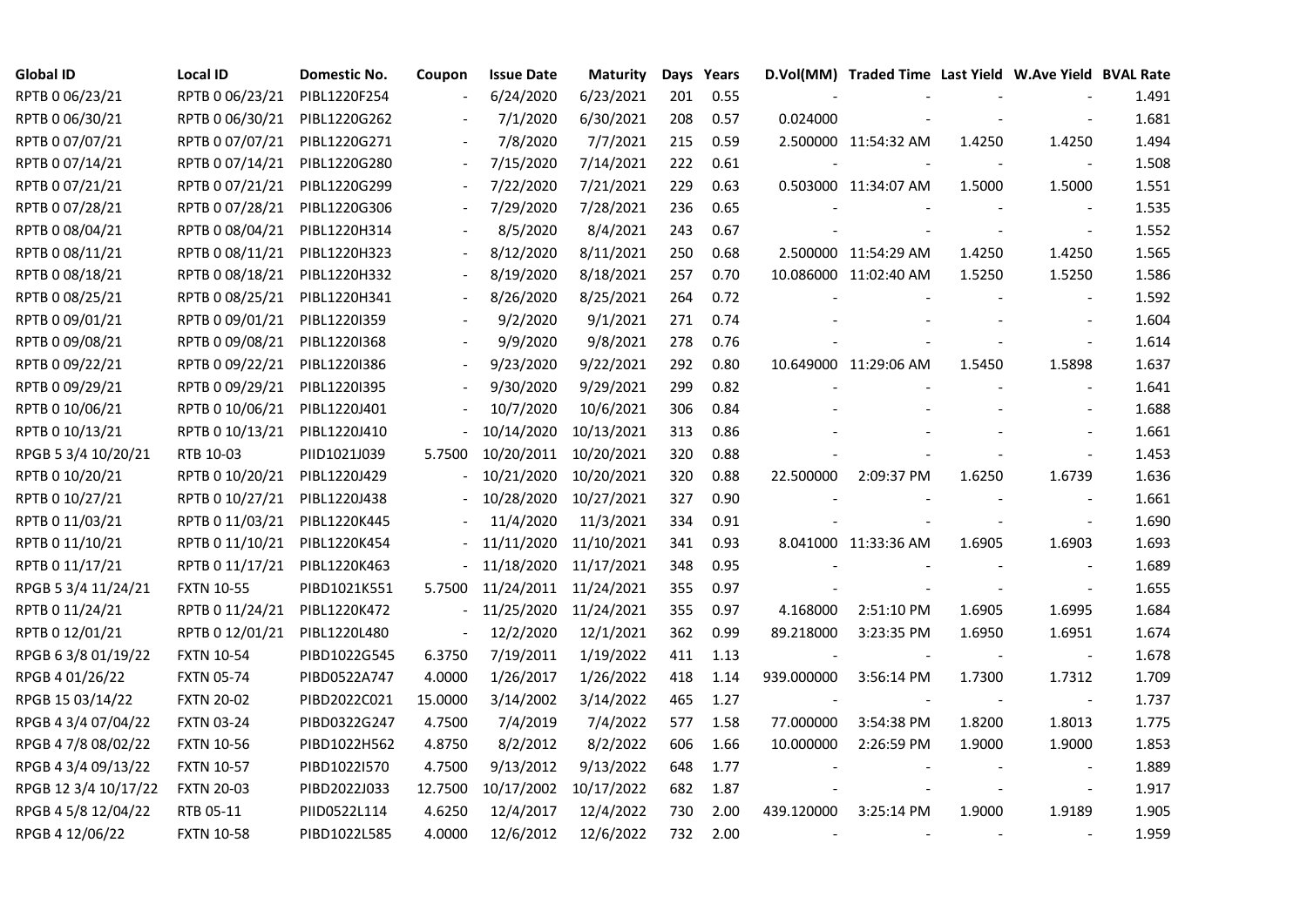| <b>Global ID</b>     | <b>Local ID</b>   | Domestic No. | Coupon  | <b>Issue Date</b> | <b>Maturity</b>  |     | Days Years |             | D.Vol(MM) Traded Time Last Yield W.Ave Yield BVAL Rate |        |                          |       |
|----------------------|-------------------|--------------|---------|-------------------|------------------|-----|------------|-------------|--------------------------------------------------------|--------|--------------------------|-------|
| RPGB 4 3/8 02/11/23  | RTB 03-10         | PIID0323B101 | 4.3750  | 2/11/2020         | 2/11/2023        | 799 | 2.19       | 132.700000  | 3:59:53 PM                                             | 2.0150 | 2.0112                   | 2.015 |
| RPGB 13 02/20/23     | <b>FXTN 20-04</b> | PIBD2023B048 | 13.0000 | 2/20/2003         | 2/20/2023        | 808 | 2.21       |             |                                                        |        | $\sim$                   | 2.014 |
| RPGB 5 1/2 03/08/23  | <b>FXTN 05-75</b> | PIBD0523C752 | 5.5000  | 3/8/2018          | 3/8/2023         | 824 | 2.26       | 6.300000    | 2:13:26 PM                                             | 2.0750 | 2.0750                   | 2.069 |
| RPGB 3 1/2 04/21/23  | <b>FXTN 07-58</b> | PIBD0723D588 | 3.5000  | 4/21/2016         | 4/21/2023        | 868 | 2.38       |             | 0.285000 11:07:15 AM                                   | 2.1500 | 2.1500                   | 2.108 |
| RPGB 11 7/8 05/29/23 | <b>FXTN 20-05</b> | PIBD2023E054 | 11.8750 | 5/29/2003         | 5/29/2023        | 906 | 2.48       |             |                                                        |        | $\overline{\phantom{a}}$ | 2.086 |
| RPGB 3 1/4 08/15/23  | RTB 10-04         | PIID1023H046 | 3.2500  | 8/15/2013         | 8/15/2023        | 984 | 2.69       |             | 112.500000 11:26:51 AM                                 | 2.3500 | 2.2757                   | 2.261 |
| RPGB 2 3/8 09/10/23  | <b>FXTN 03-25</b> | PIBD0323I252 | 2.3750  | 9/10/2020         | 9/10/2023 1,010  |     | 2.77       | 4959.400000 | 3:55:21 PM                                             | 2.1655 | 2.1749                   | 2.169 |
| RPGB 11 3/8 10/23/23 | <b>FXTN 20-06</b> | PIBD2023J068 | 11.3750 | 10/23/2003        | 10/23/2023 1,053 |     | 2.88       |             |                                                        |        | $\overline{\phantom{a}}$ | 2.194 |
| RPGB 6 1/4 03/12/24  | RTB 05-12         | PIID0524C129 | 6.2500  | 3/12/2019         | 3/12/2024 1,194  |     | 3.27       | 107.700000  | 3:37:07 PM                                             | 2.1600 | 2.1746                   | 2.177 |
| RPGB 4 1/2 04/20/24  | <b>FXTN 07-59</b> | PIBD0724D595 | 4.5000  | 4/20/2017         | 4/20/2024 1,233  |     | 3.38       |             |                                                        |        | $\overline{\phantom{a}}$ | 2.314 |
| RPGB 12 3/8 06/03/24 | <b>FXTN 20-07</b> | PIBD2024F075 | 12.3750 | 6/3/2004          | 6/3/2024 1,277   |     | 3.50       |             |                                                        |        |                          | 2.343 |
| RPGB 12 7/8 08/05/24 | <b>FXTN 20-08</b> | PIBD2024H086 | 12.8750 | 8/5/2004          | 8/5/2024 1,340   |     | 3.67       |             |                                                        |        |                          | 2.384 |
| RPGB 4 1/8 08/20/24  | <b>FXTN 10-59</b> | PIBD1024H595 | 4.1250  | 8/20/2014         | 8/20/2024 1,355  |     | 3.71       |             |                                                        |        | $\blacksquare$           | 2.462 |
| RPGB 4 1/4 10/17/24  | <b>FXTN 05-76</b> | PIBD0524J762 | 4.2500  | 10/17/2019        | 10/17/2024 1,413 |     | 3.87       |             | 16.800000 11:17:33 AM                                  | 2.2750 | 2.3345                   | 2.261 |
| RPGB 13 3/4 11/11/24 | <b>FXTN 20-09</b> | PIBD2024K091 | 13.7500 | 11/11/2004        | 11/11/2024 1,438 |     | 3.94       |             |                                                        |        | $\sim$                   | 2.442 |
| RPGB 5 3/4 04/12/25  | <b>FXTN 07-61</b> | PIBD0725D618 | 5.7500  | 4/12/2018         | 4/12/2025 1,590  |     | 4.35       |             |                                                        |        |                          | 2.543 |
| RPGB 12 1/8 04/14/25 | <b>FXTN 20-10</b> | PIBD2025D103 | 12.1250 | 4/14/2005         | 4/14/2025 1,592  |     | 4.36       |             |                                                        |        | $\overline{\phantom{a}}$ | 2.529 |
| RPGB 2 5/8 08/12/25  | RTB 05-13         | PIID0525H130 | 2.6250  | 8/12/2020         | 8/12/2025 1,712  |     | 4.69       | 1595.705000 | 3:57:00 PM                                             | 2.6900 | 2.7151                   | 2.698 |
| RPGB 3 5/8 09/09/25  | <b>FXTN 10-60</b> | PIBD10251608 | 3.6250  | 9/9/2015          | 9/9/2025 1,740   |     | 4.76       | 1937.390000 | 2:51:23 PM                                             | 2.7460 | 2.7650                   | 2.758 |
| RPGB 12 1/8 10/20/25 | <b>FXTN 20-11</b> | PIBD2025J116 | 12.1250 | 10/20/2005        | 10/20/2025 1,781 |     | 4.88       |             |                                                        |        | $\overline{\phantom{a}}$ | 2.627 |
| RPGB 18 1/4 11/29/25 | <b>FXTN 25-01</b> | PIBD2525K015 | 18.2500 | 11/29/2000        | 11/29/2025 1,821 |     | 4.99       |             |                                                        |        | $\sim$                   | 2.647 |
| RPGB 10 1/4 01/19/26 | <b>FXTN 20-12</b> | PIBD2026A122 | 10.2500 | 1/19/2006         | 1/19/2026 1,872  |     | 5.13       |             |                                                        |        | $\blacksquare$           | 2.666 |
| RPGB 6 1/4 02/14/26  | <b>FXTN 07-62</b> | PIBD0726B627 | 6.2500  | 2/14/2019         | 2/14/2026 1,898  |     | 5.20       | 182.550000  | 3:34:37 PM                                             | 2.7400 | 2.7663                   | 2.751 |
| RPGB 3 1/2 09/20/26  | RTB 10-05         | PIID1026I057 | 3.5000  | 9/20/2016         | 9/20/2026 2,116  |     | 5.79       |             | 2.000000 11:07:33 AM                                   | 3.0000 | 3.0000                   | 2.801 |
| RPGB 6 1/4 10/20/26  | RTB 15-01         | PIID1526J019 | 6.2500  | 10/20/2011        | 10/20/2026 2,146 |     | 5.88       |             |                                                        |        | $\overline{\phantom{a}}$ | 2.820 |
| RPGB 8 12/07/26      | <b>FXTN 20-13</b> | PIBD2026L139 | 8.0000  | 12/7/2006         | 12/7/2026 2,194  |     | 6.01       |             |                                                        |        | $\overline{\phantom{a}}$ | 2.781 |
| RPGB 5 3/8 03/01/27  | RTB 15-02         | PIID1527C023 | 5.3750  | 3/1/2012          | 3/1/2027 2,278   |     | 6.24       |             | 0.200000 11:30:18 AM                                   | 3.6000 | 3.6000                   | 2.801 |
| RPGB 4 3/4 05/04/27  | <b>FXTN 10-61</b> | PIBD1027E617 | 4.7500  | 5/4/2017          | 5/4/2027 2,342   |     | 6.41       |             | 10.000000 10:58:30 AM                                  | 2.8400 | 2.8400                   | 2.831 |
| RPGB 8 5/8 09/06/27  | <b>FXTN 20-14</b> | PIBD2027I140 | 8.6250  | 9/6/2007          | 9/6/2027 2,467   |     | 6.75       |             |                                                        |        | $\overline{\phantom{a}}$ | 2.847 |
| RPGB 6 1/4 03/22/28  | <b>FXTN 10-63</b> | PIBD1028C635 | 6.2500  | 3/22/2018         | 3/22/2028 2,665  |     | 7.30       | 108.600000  | 2:37:36 PM                                             | 2.8775 | 2.8713                   | 2.898 |
| RPGB 9 1/2 12/04/28  | <b>FXTN 20-15</b> | PIBD2028L151 | 9.5000  | 12/4/2008         | 12/4/2028 2,922  |     | 8.00       |             |                                                        |        | $\blacksquare$           | 2.888 |
| RPGB 67/8 01/10/29   | <b>FXTN 10-64</b> | PIBD1029A644 | 6.8750  | 1/10/2019         | 1/10/2029 2,959  |     | 8.10       | 919.798000  | 3:36:35 PM                                             | 2.9250 | 2.9248                   | 2.922 |
| RPGB 8 3/4 05/27/30  | <b>FXTN 20-16</b> | PIBD2030E166 | 8.7500  | 5/27/2010         | 5/27/2030 3,461  |     | 9.48       |             |                                                        |        | $\blacksquare$           | 3.001 |
| RPGB 2 7/8 07/09/30  | <b>FXTN 10-65</b> | PIBD1030G655 | 2.8750  | 7/9/2020          | 7/9/2030 3,504   |     | 9.59       |             | 71.000000 11:52:58 AM                                  | 2.9500 | 2.9500                   | 2.915 |